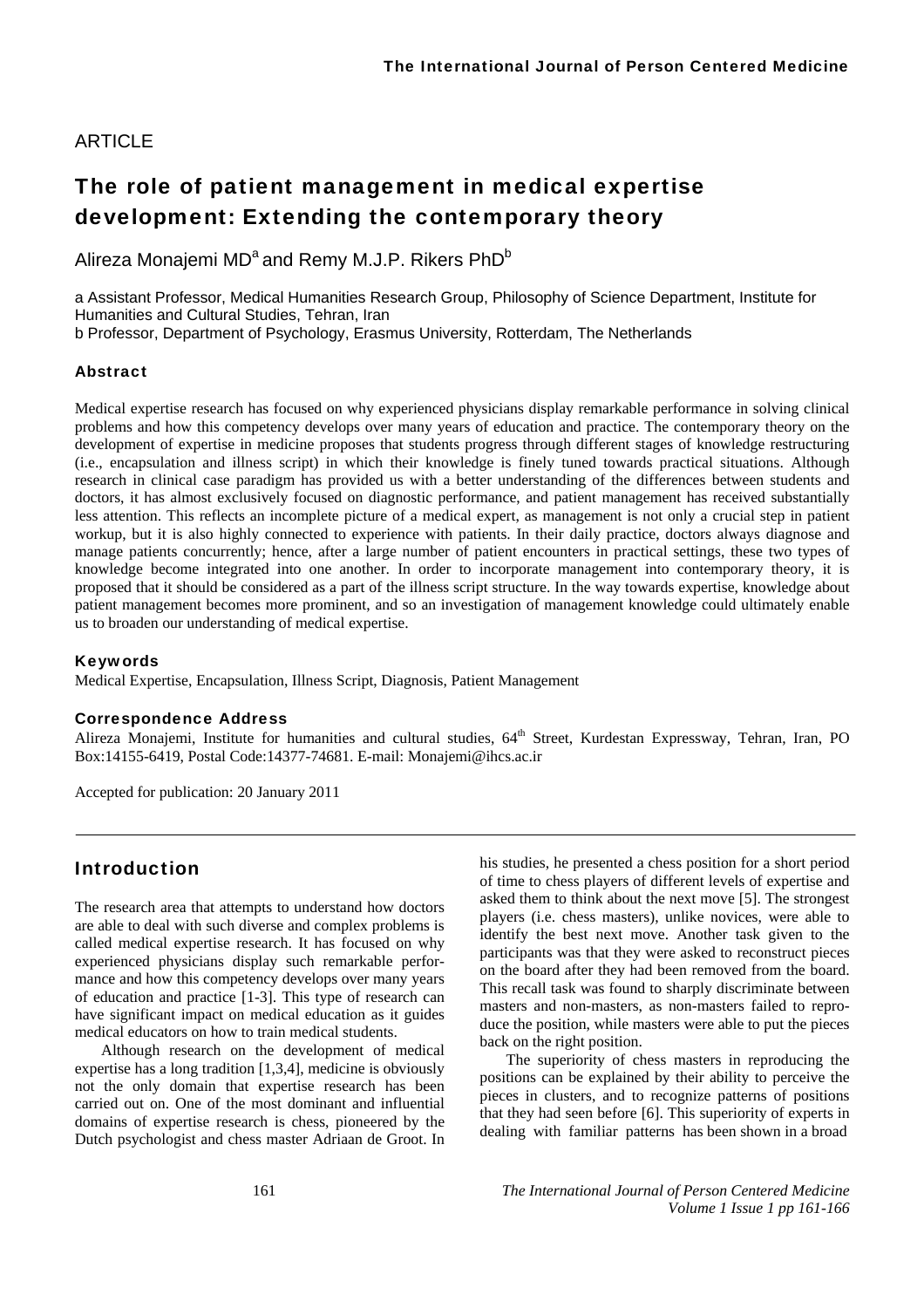### Table 1 Case description of Congestive Heart Failure(CHF)

A 70-year old female is admitted into the hospital because of increasing shortness of breath. History taking reveals that the patient has been very tired lately and tolerates her food badly. Sometimes she has chest pain, especially after dinner. She has admitted several times in C.C.U. The history of hypertension and hyperlipidemia is positive. Physical examination shows a pale and tired woman. She has an irregular, unequal pulse of 100/min. The blood pressure is 110/70 mmHg and Jugular Venous Pressure (JVP) is elevated. The patient has widespread peripheral edema and positive jugular venous pulsations. The heart is enlarged to all sides, and auscultation reveals a holosystolic murmur at the apex radiating towards the axilla. Lungs auscultation reveals rales at both sides at bases. The thoracic X-ray shows congestion of the lungs and an enlarged heart. Echocardiography shows an enlarged left atrium and ventricle. ECG reveals atrial fibrillation.

array of domains such as thermal-hydraulics [7], air traffic control [8], architecture [9], circuit techniques [10], sports [11,12] and art [13]. Strongly influenced by the pioneering research in chess, in studies in these domains, participants of different expertise levels were also confronted with a task that could be evaluated (like the accuracy of a chess move) and was often followed by a recall task [14]. In other words, the paradigm that was introduced with chess studies was translated to many other areas of expertise research. In medicine, for instance, participants had to study a clinical case description (see Table 1), provide an accurate diagnosis, and eventually recall and explain the information in the case (i.e., free recall).

## Contemporary theory of medical expertise

In particular, in these studies, doctors and medical students were asked to read a clinical case description for a few minutes followed by a diagnosis. Next they were asked to recall whatever they remembered from the case and to explain the signs and symptoms displayed in the case (i.e., pathophysiological explanation). This approach to study medical expertise is called the *clinical case paradigm* [15- 20]. Examples of pathophysiological protocols provided by a doctor and a medical student are presented in Table 2.

As was expected, the results showed that experienced doctors always diagnosed the case more accurately than medical students. The novices' performance was also predictably below than that of the other groups. However the results from the students at an intermediate level were rather counterintuitive and unlike the findings in similar studies in other domains of expertise. They recalled more and explained the signs and symptoms more elaborately

than both the doctors and novices. The question that arises here is that if doctors know more about everything in medicine than medical students, then why do they recall less than medical students? The analysis of the protocols uncovered the cause of this finding in medicine (see Table 2). It showed that doctors and students used different types of knowledge while solving clinical cases. That is, doctors use their clinical knowledge (i.e., the ways in which a disease manifests itself) to understand the problem, whereas, medical students apply their biomedical knowledge (i.e., the basic mechanisms and functioning of the human body and pathological process underlying the manifestation of diseases).

## Table 2 Pathophysiological explanation of the fourth-year medical students and the internist (expert doctor)

#### **Pathophysiological explanation of the fourth-year medical students:**

As a result of increased pressure in pulmonary arteries due to the pressure and volume overload in left atrium and ventricle, the blood flows from left side of the heart and subsequently backs up in the pulmonary circulation. This leads to a congestion of lungs and extravagation of the fluid and causes shortness of breath in the patient.

## **Pathophysiological explanation of the internist:**

Both the anemia and atrial fibrillation have worsened the forward and backward heart failure of the patient that leads to pulmonary edema.

In the protocol produced by a fourth-year medical student displayed in Table 2, he has focused on isolated signs and symptoms (such as edema or dyspnea) and seems to have attempted to understand the case by relating each of these to some pathophysiological mechanism (i.e., mechanisms of edema or mechanisms of pump failure). This is because students acquire extensive biomedical knowledge through courses in the basic sciences at the first stages of their medical training. Therefore, in order to make sense of the information provided in a clinical case, they will use their detailed, elaborate biomedical knowledge and thus they are more likely to remember the details better than doctors. As a result of this detailed processing as well as a lack of relevant knowledge, the fourth-year student will experience more difficulty in providing an accurate diagnosis. On the other hand, the doctor does not explicitly refer to the biomedical concepts anymore in the protocol (see Table 2). Examination the doctor's protocol shows that a few clinical concepts like *forward failure* or *venous congestion* were used to explain the case. These concepts are sufficient to understand all relevant signs and symptoms without the need to engage in a detailed biomedical mode as most students do. This is why the protocols of experts contain hardly any biomedical concepts but mainly clinical concepts. Schmidt and Boshuizen [21,22] have called these concepts "*encap-*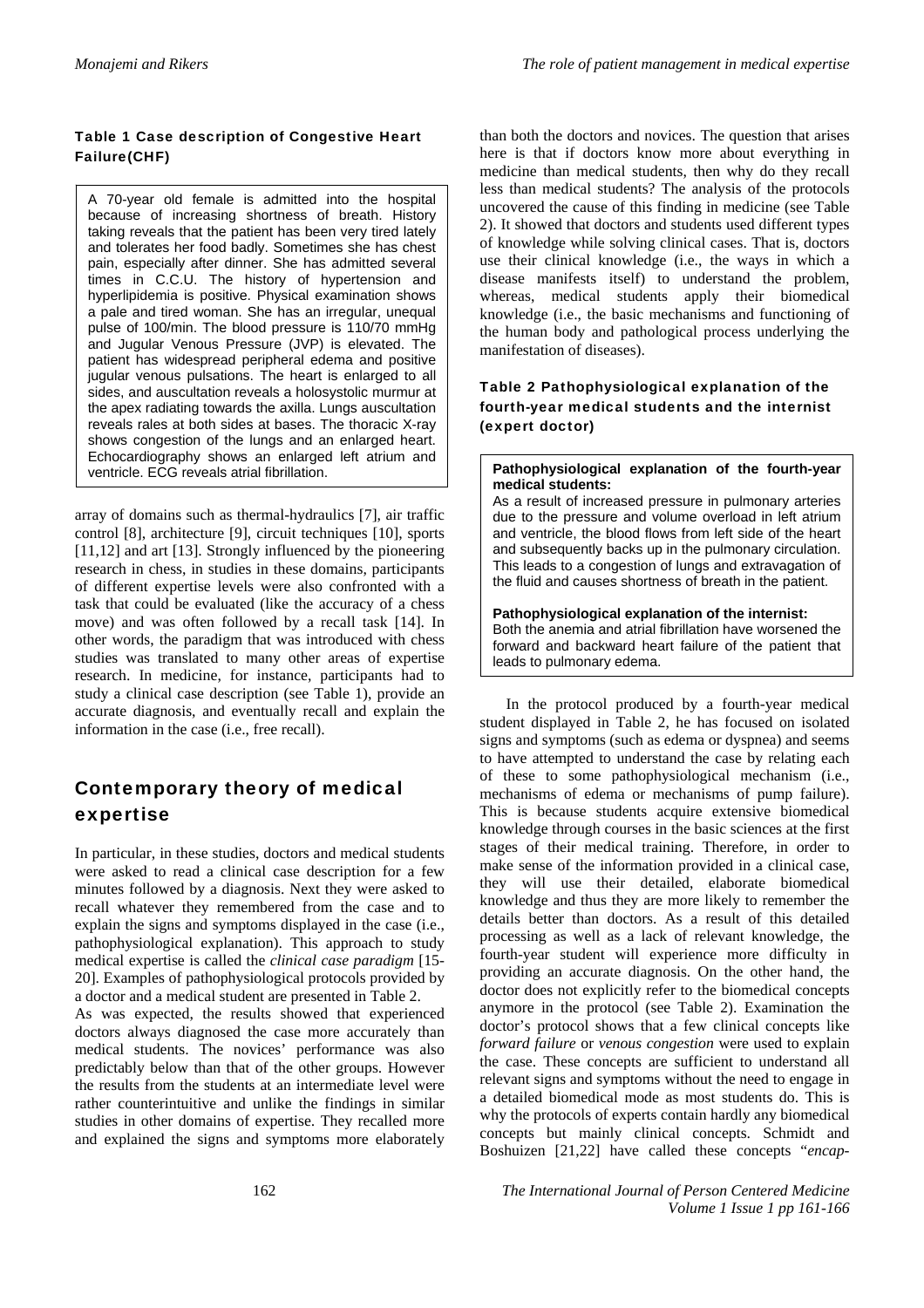*sulated*" because they summarize such biomedical knowledge under diagnostic labels (e.g., forward failure and pulmonary edema) which are simplified causal models that explain signs and symptoms. These encapsulated concepts develop as a result of extensive application of biomedical knowledge and especially through encounter with patient problems in medical diagnostic situations [3, 19-22].

However, knowledge encapsulation is not the last stage in the course towards expertise. Having encapsulated concepts such as forward failure is not enough to enable doctors to deal with real patients. Instead of using biomedical knowledge, the features that characterize the clinical presentation of a disease become the anchor points of experts' reasoning. An expert's knowledge is much richer than encapsulated knowledge, and it contains much more information about all different facets of diseases: about how diseases are acquired, how they manifest in patients, and which risk factors predispose them. When doctors would see a patient like the older woman described in Table 1, a diagnosis of Congestive Heart Failure (CHF) quickly pops into their mind as they recognize the pattern of the clinical presentation of the disease that has been formed as a result of having seen many similar patients.

#### Table 3 The Illness script of Congestive Heart Failure (CHF)

Congestive Heart Failure(CHF)

**Faults**: forward failure, backward failure, venous congestion, pulmonary edema, right-sided heart failure, left-sided heart failure **Consequences**: dyspnea, chest pain, peripheral edema, raised JVP, indigestion, cardiomegaly **Enabling condition**s: old age, previous coronary artery diseases, previous CCU admission, smoking, hypertension, hyperlipidemia

All the information about diseases that doctors have is organized in a structure called the *illness script*. It is an integrated knowledge structure consisting of at least three parts: *faults*, *consequences*, and *enabling conditions* [23]. Faults are pathophysiological malfunctions that constitute the biomedical core of the disease and are usually subsumed under a diagnostic label (e.g., forward failure, pulmonary edema). Consequences are about the clinical manifestations of a disease such as complaints, signs and symptoms (e.g. chest pain, dyspnea, fatigue). Finally, enabling conditions are the patient's background information that generally makes the occurrence of a certain disease more or less likely (e.g., age, sex, medical history, drug history, family history of diseases, occupation, and living environment [24-26]. For the CHF case, hypertension, hyperlipidemia and old age are

enabling conditions. Table 3 shows the illness script of congestive heart failure.

Illness scripts and encapsulated knowledge are formed during the course of years of training and practice, hence, they differ strongly between students and doctors [3,27,28]. In the early stages of medical expertise development, biomedical knowledge plays an important role in constructing scripts for diseases. As students begin to practice with actual patients, their biomedical knowledge becomes encapsulated and will be reorganized into the illness scripts (i.e. fault section). In this phase, the newly formed illness scripts consist of signs, symptoms, and complaints (i.e., consequences) that are held together by a network of biomedical explanations.[25] With increasing expertise, the role of biomedical knowledge becomes less important; while simultaneously the role of enabling condition of diseases becomes more important. The integration of enabling conditions into illness scripts is a consequence of long period of clinical practice with real patients [3,25,27]. Enabling conditions give valuable information on how to quickly recognize diseases in daily practice. In the example mentioned above on congestive heart failure for instance, several risk factors like hypertension, hyperlipidemia, and previous cardiac problems in an old patient with increasing shortness of breath, are crucial to the doctor in picking CHF as the diagnosis, whereas in the absence of the above enabling conditions, in patient with an increasing shortness of breath, diagnostic hypotheses such asthma attack, pneumonia, pulmonary emboli, or COPD become more relevant. As a result of limited experience with actual patients in medical students, their knowledge about enabling conditions is not yet integrated in their still developing illness scripts. Consequently, they cannot benefit to the same extent as experts from the enabling conditions when diagnosing a case. In sum, the presented theory on the development of expertise in medicine proposes that students progress through different stages towards expertise. The encapsulated knowledge and illness script are two major processes of *knowledge restructuring* in which the medical students' knowledge is finely tuned towards practical situations to deal with real patients [3].

## Patient management and medical expertise theory

Although research in the clinical case paradigm has provided us with a better understanding of the differences between the case representation in students and doctors, it has almost exclusively focused on diagnostic performance [15,18-20,22,29]. According to some authors [1,3,30-32]. this is a limited perspective as *patient management* has received much less attention. This is in addition to the fact that patient workup consists of not only making a diagnosis, but also putting forward a management plan for the patient [30,33]. Doctors do much more than providing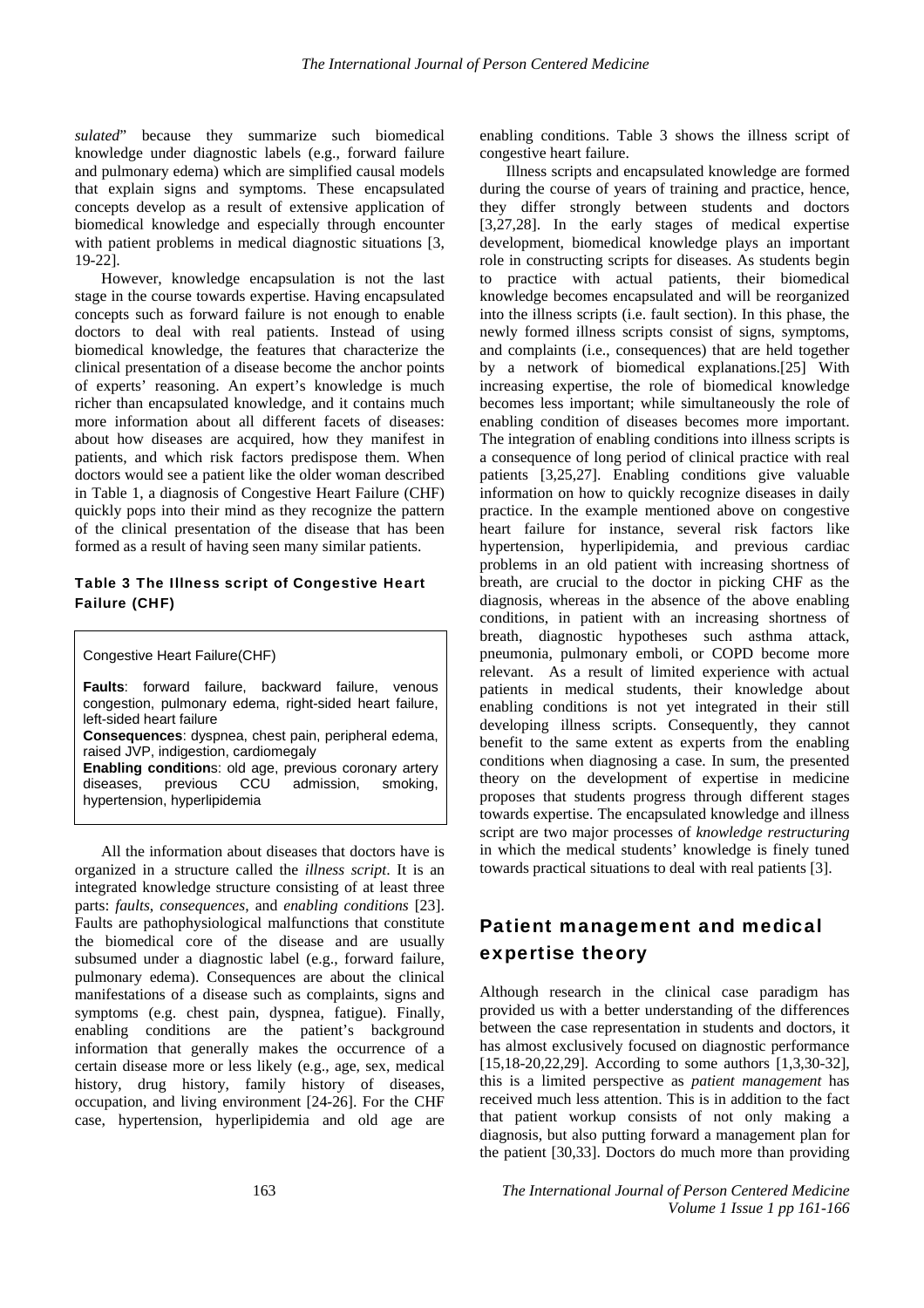a diagnosis and a large part of their activity consist of figuring out management plans for patients [30]. Table 4 shows a Management plan for the case provided by one of the expert participants.

### Table 4 Management protocol of a patient with Congestive Heart Failure (CHF)

| 1. Semi sited position                    | 7.Digoxin                                                     |
|-------------------------------------------|---------------------------------------------------------------|
| 2.Low fat/low salt diet                   | 8.DC shock standby                                            |
| 3. Nasal $O2$ 3-4 lit/min                 | 9.Input/Out(I/O)                                              |
| 4. Vital sign control<br>every 30 minutes | 10.Angiotensin-converting<br>enzyme(ACE) inhibitors           |
| 5. Digitalization if<br>necessary         | 11 Diuretics                                                  |
| 6. Intermittent elastic<br>banding        | 12. Anticoagulation with heparin<br>and warfarin if necessary |

It is obvious that providing the correct diagnosis, without managing the immediate needs, is not sufficient and may lead to the patient's death. For instance, in the case above, because the patient is in pulmonary edema, it is imperative that a diuretic (e.g., Lasix) be immediately administered to resolve this urgent problem, or else the patient will suffocate. Studies have also highlighted the importance of management in the patient workup. For instance, it has been shown that medical doctors who consistently provide effective management (i.e. low rates of complication and death, and high rates of recovery and healing) are recognized as experts [4,34]. Other studies have indicated that extensive practice with patients appears to be linked to effective patient management [35,36]. Overall, it could be concluded that patient management is not only an essential component of medical practice, but also highly connected to expertise in medicine. As indicated above, the contemporary theory has treated the concepts of medical expertise and diagnostic focus as interchangeable, something that would reflect an incomplete picture of what it means to be a medical expert. It seems especially important to medical expertise research to have a good understanding of the nature of management knowledge and its organization in doctors' minds. This is because the improved understanding in this area is considered essential in broadening the definition of a medical expert [37].

Taking the management focus into consideration would raise some new questions that should be addressed. For instance, in what way does management knowledge differ between experienced and less experienced doctors or students? Would a management focus lead to a different evaluation of the findings in a clinical case by a doctor?

What is the relationship between the diagnostic and the management knowledge during the course of development towards expertise?

Although previous studies in clinical case paradigm have not focused on the management task, reviewing them may reveal some findings that can be considered as a starting point. Some studies that investigated the structure of illness script already revealed a trace of management knowledge. For example, Boshuizen, Schmidt, Custers, and Van de Wiel [38] asked medical students and family physicians to describe the clinical picture of some diseases (this is not similar to previous clinical case studies because there was no diagnostic situation). Interestingly, about 6.5% of the generated items predominantly referred to patient management. These items were neglected and were not taken into consideration because they were not assigned to any known component of the illness script. In the works by Hobus et al. [26] and Custers et al. [25], which used the same method as above, the results showed that participants with higher levels of expertise provided more information concerning patient management. That is expected, as experienced doctors obviously possess more knowledge about patient management and this knowledge is part of their clinical knowledge. If management knowledge is a part of the experts' knowledge, then why has it not appeared in most of the clinical case studies? In previous studies when participants were not explicitly asked to provide a diagnosis, management items did appear in the protocols. This is due to the fact that in their daily practice, doctors always diagnose and manage patients concurrently, and after a large number of patient encounters in practical settings, these two types of knowledge become integrated into one another [32,39].

### Table 5 The updated version of Congestive Heart Failure (CHF) illness script

Congestive Heart Failure(CHF)

| Faults: pulmonary edema, right-sided heart failure, left-<br>sided heart failure. |
|-----------------------------------------------------------------------------------|
|                                                                                   |
| <b>Consequences:</b> Dyspnea, chest pain, peripheral edema,                       |
| raised JVP, indigestion, cardiomegaly                                             |
| Enabling conditions: old age, coronary artery diseases,                           |
| previous CCU admission, smoking, hypertension                                     |
| Management: Digoxin, Diuretics, DC shock, I/O control,                            |
| ACE, Anticoagulation with heparin and warfarin if                                 |
| necessary, Digitalization if necessary                                            |

So it can be concluded that management is a neglected component of an illness script and should be incorporated into the illness script structure. An improved version of the illness script theory, therefore, contains information about the clinical presentation (i.e. consequences), the pathophysiological mechanisms (fault), risk factors (enabling condition), and finally the management plan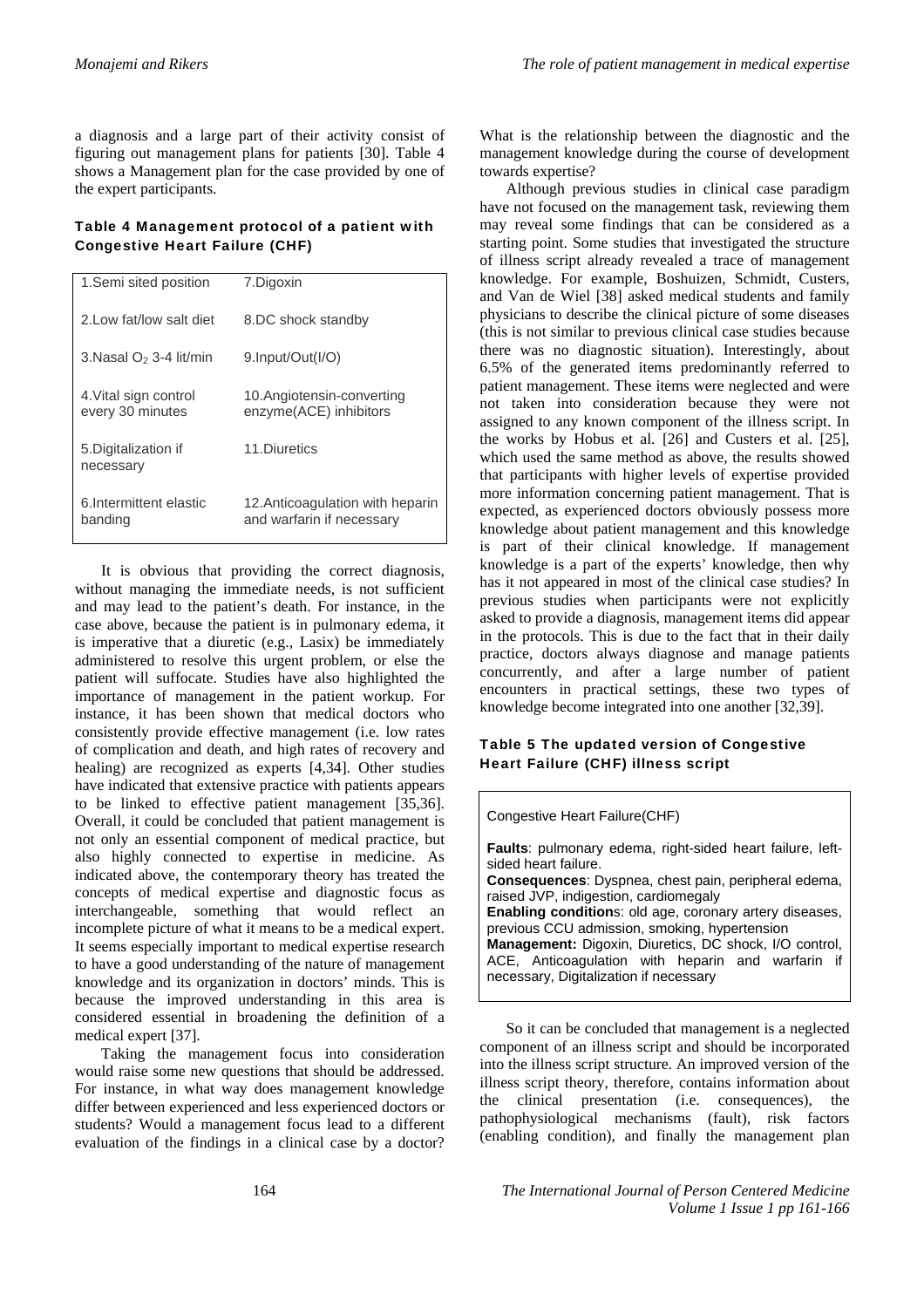(management component). The Table 5 shows this updated version of CHF illness script.

The way in which management becomes a part of the illness script is comparable to the described process of integration of enabling condition into the illness script [3,25,27]. That is, Mx knowledge is not a part of embryonic (newly formed) illness script of medical students, but as a result of extensive practice in patient management situations, it becomes integrated into the illness script structure and knowledge about patient management becomes more prominent. So it seems that the illness script of medical students is different from that of doctors with respect to their knowledge of patient management. A closer look at the course of medical education may reveal the origin of this difference. During the first years of the students' training (i.e., pre-clinical phase), there is a strong emphasis on providing correct diagnoses, which is often not accompanied by the same emphasis on developing a patient management plan [32,40]. The encounter of management tasks often starts considerably later (during the clinical phase) than that in diagnostic tasks. Consequently, less advanced students confronted with a management task, will most likely deal with it as if it were a diagnostic task because their scripts are tuned to solve diagnostic (Dx) problems.[32] More advanced students, on the other hand, might already have acquired some clinical experience in hospitals during their clinical rotations, and hence management has become a bit more concrete [32,39]. However, in contrast to experienced doctors these advanced students are still in the middle of the process of linking their diagnostic knowledge to their newly acquired management knowledge and they are not able to use their knowledge to solve management problems.

## Conclusion and implications for further research

Although, as indicated, the patient management has received less attention in medical expertise research, the methods of clinical case studies could be adapted to study management knowledge acquisition and organization during the course towards expertise. A closer look at clinical case studies reveals that doctors and students, while processing case information, only had to work out what the case's diagnosis was. The ensuing recall and pathophysiological explanation therefore reflected how information was processed with a diagnostic focus. Changing this focus to a management focus could be obtained if participants are asked to read a case while thinking about patient management. Comparing these two case representations (i.e., diagnostic and management) may uncover the contribution of both to the development of medical expertise during education and practice. Further research may shed light on this neglected part of patient workup and may reveal that how management becomes a

part of illness script and how it influences the way case information is processed. It can be concluded, therefore, that investigation into the doctors' and medical students' case representations in management could ultimately enable us to broaden our understanding of medical expertise.

## References

[1] Norman, G. (2005) Research in clinical reasoning: past history and current trends. *Medical Education*, 39, 418–427.

[2] Schmidt, H.G., Norman, G. R., & Boshuizen, H. P. A. (1990) A cognitive perspective on medical expertise: theory and implications. *Academic Medicine,* 65, 611-621.

[3] Schmidt, H.G., & Rikers, R. M. J. P. (2007) How expertise develops in medicine: knowledge encapsulation and illness script formation. *Medical Education*, 41**,** 1133–1139.

[4] Ericsson, K. A. (2007) An expert-performance perspective of research on medical expertise: the study of clinical performance. *Medical Education*, *41***,** 1124-1130.

[5] De Groot, A. D. (1965) Thought and choice in chess. The Hague, The Netherlands: Mouton.

[6] De Groot, A.D., & Gobet, F. (1996) Perception and Memory in Chess: Studies in the Heuristics of the Professional Eye. Van Gorcum, Assen.

[7] Vicente, K. J. (1992) Memory recall in a process control system: A measure of expertise and display effectiveness. *Memory and cognition*, 20, 33-57

[8] Morrow, D. G., Menard, W., Stine-Morrow, E. A. L., Teller, T., & Byrant, D. (2001) The influence of expertise and task factors on age differences in pilot communication. *Psychology & Aging*, 16, 31-46.

[9] Akin, O. (1980) Models of architectural knowledge. London: Pion.

[10] Egan, D. E., & Schwartz, B. J. (1979) Chunking in recall of symbolic drawing. *Memory & Cognition*, 7, 149-158.

[11] Allard, F., Graham, S., & Parasalu, M. L. (1980) Perception in sport: Basketball. *Journal of sport psychology*, 2, 14-21.

[12] Eisenstaedt, M., & Kareev, Y. (1975) Aspects of human problem solving: The use of internal representation. In Exploration in cognition (ed D.A. Norman., & D. E. Rumelhart), pp. 308-346. San Francisco: Freeman.

[13] Krampe, R. T., & Ericsson, K. A. (1996) Maintaining excellence: Deliberate practice and elite performance in young and older pianists. *JEP: General*, 125, 331-359.

[14] Vicente, K. J., & Wang, J. H. (1998) An ecological theory of expertise effects in memory recall, *Psychological Review,*  105(1), 33–57.

[15] Boshuizen, H. P. A., & Schmidt, H. G. (1992) On the role of biomedical knowledge in clinical reasoning by experts, intermediates and novices. *Cognitive Science,* 16**,** 153–184.

[16] Muzzin, L. J., Norman, G. R., Frighter, J. W., Tugwell, P., & Guyatt, G. H. (1983) Expertise in recall of clinical protocols in two specialty areas. Proceedings of the 22<sup>nd</sup> Conference on Research in Medical Education (pp. 122-127). Washington: American Association of medical Colleges.

[17] Norman, G. R., Brooks, L. R., & Allen, S. W. (1989) Recall by experts and novices as a record of processing attention. *Journal of Experimental Psychology: Learning, memory and Cognition,* 1, 1166-1174.